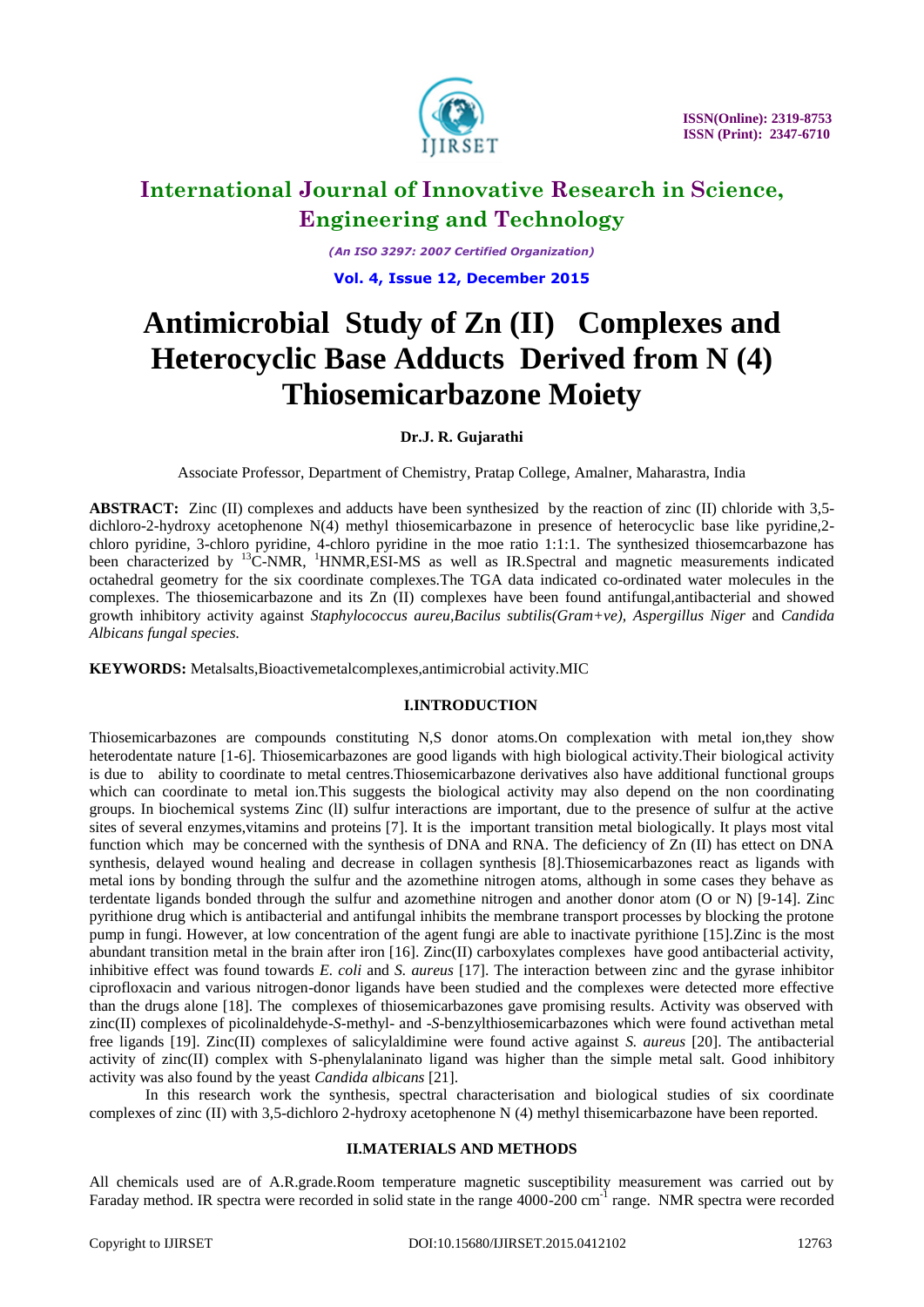

*(An ISO 3297: 2007 Certified Organization)*

#### **Vol. 4, Issue 12, December 2015**

in the mixture of CDCl<sub>3</sub> and DMSO-d<sub>6</sub> (1:1 v/v) with a Bruker AC-300F 300MHz spectrometer. Thermo gravimetric analysis was carried out in the temp rnge 28-800°C.Metal in the complex and adducts was estimated by standerdized E.D.T.A using Erichrome black-T as an indicator and PH-10 buffer solution. Chloride in the complex was determined by Mohr's method.

#### **III.EXPERIMENTAL**

#### **Synthesis of thiosemicarbazone**

 Ethanolic solution of 5-chloro 2-hydroxy acetophenone (0.01 mole) was added to ethanolic solution of N (4) methyl thiosemicarbazide (0.01 mole) in the mole ratio 1:1.The reaction mixture was refluxed for three hours.. The pale yellow product obtained after cooing was filtered and washed with hot water then cold ethanol and finally with ether. It was recrystalized from hot ethanol and dried in vacuum.



#### **Synthesis of complex**

The complex of the type M.L.Cl was synthesized by refluxing ethanolic solutions of thiosemicarbazone (0.01mole), zinc chloride(0.01 mole) in ratio 1:1 for an hour on a hot water bath.The light yellow product obtained was fitered and washed well with hot water,cold absolute ethanol and then ether and dried over in vacuum.

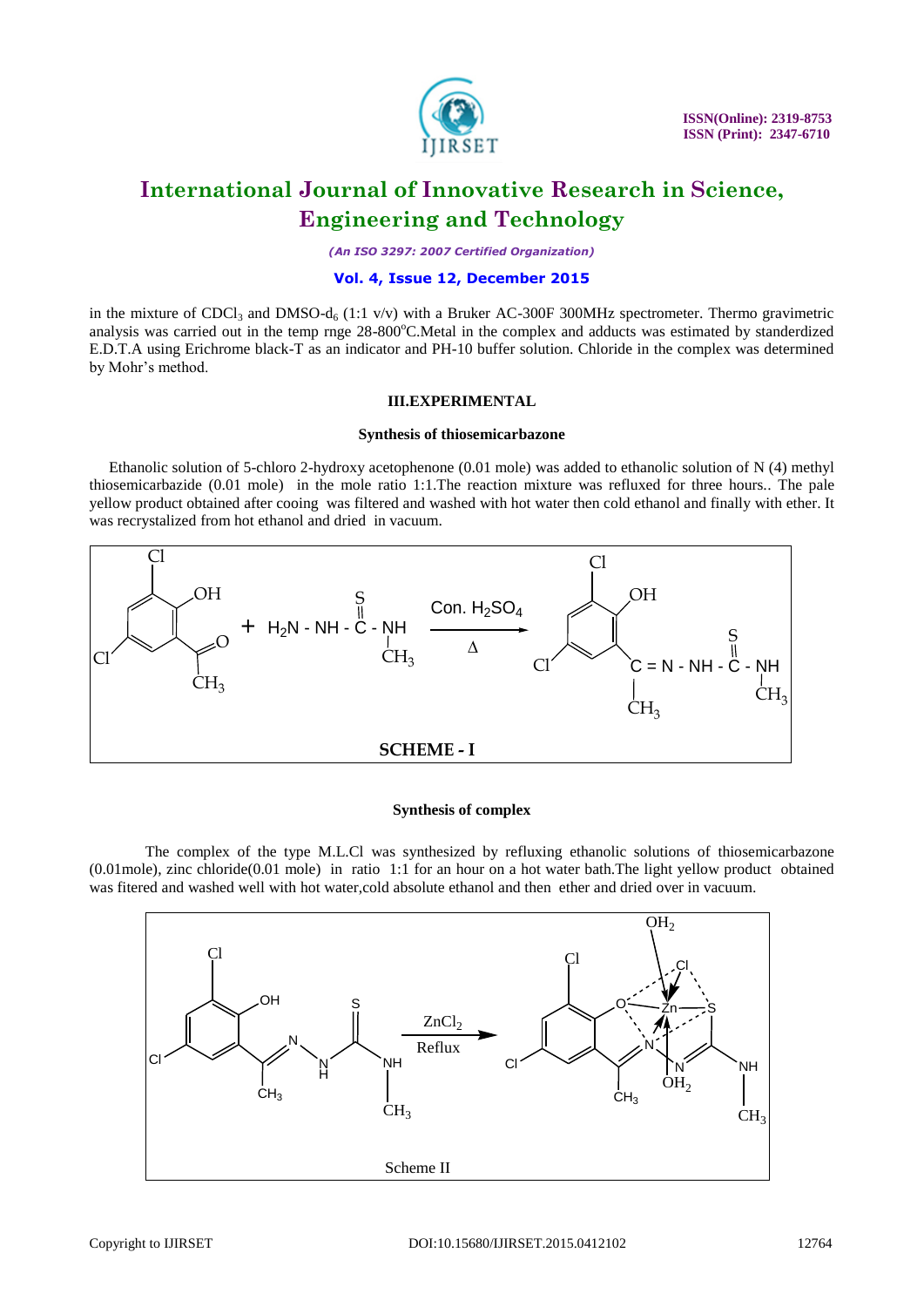

*(An ISO 3297: 2007 Certified Organization)*

#### **Vol. 4, Issue 12, December 2015**

#### **Synthesis of adducts**

The adducts of the type Zn.L.B (B is heterocyclic base like pyridine, 2-chloro pyridine, , 3-chloro pyridine ,4 chloro pyridine) was synthesized by adding slowly ehanolic solution of  $ZnCl<sub>2</sub>$  (0.01 mole) ,heterocyclic base (0.01 mole) to the hot ehanolic solution of thiosemicarbazone(0.01 mole) in the ratio 1:1:1 and refluxing reaction mixture for one hour. The yellow adduct obtained was filtered and washed with hot water, cold ethanol and diethyl ether and dried in vacuum.



 **(**B= pyridine 2-chloro pyridine,3-chloro pyridine,4-chloro pyridine)

| Compounds              | Colour | <b>Empirical Formula</b>                        | Molar conductance  | Magnetic<br>Moment B.M. |  |
|------------------------|--------|-------------------------------------------------|--------------------|-------------------------|--|
|                        |        |                                                 | $Ohm-1 cm2 mole-1$ |                         |  |
|                        |        |                                                 |                    |                         |  |
| L                      | Yellow | $C_{10}H_{11}$ N <sub>3</sub> OSCl <sub>2</sub> |                    |                         |  |
|                        |        |                                                 |                    |                         |  |
| $Zn$ -L.Cl. $(H_2O)_2$ | Yellow | $C_{15}H_{15}N_3O_3SCl_3Zn$                     | 30.4               | Diamagnetic             |  |
|                        |        |                                                 |                    |                         |  |
| Zn.L.Py. $(H_2O)_2$    | Yellow | $C_{20}H_{20}N_4O_3SCl_2Zn$                     | 31.7               | Diamagnetic             |  |
|                        |        |                                                 |                    |                         |  |
| Zn.2-Cl.py. $(H_2O)_2$ | Yellow | $C_{20}H_{19}N_4O_3SCl_3Zn$                     | 32.6               | Diamagnetic             |  |
|                        |        |                                                 |                    |                         |  |
| Zn.3-Cl.py. $(H_2O)_2$ | Yellow | $C_{20}H_{19}N_4O_3SCl_3Zn$                     | 31.8               | Diamagnetic             |  |
|                        |        |                                                 |                    |                         |  |
| Zn.4-Cl.py. $(H_2O)_2$ | Yellow | $C_{20}H_{19}N_4O_3SCl_3Zn$                     | 32.7               | Diamagnetic             |  |
|                        |        |                                                 |                    |                         |  |

#### **TABLE 1 PHYSICAL PROPERTIES**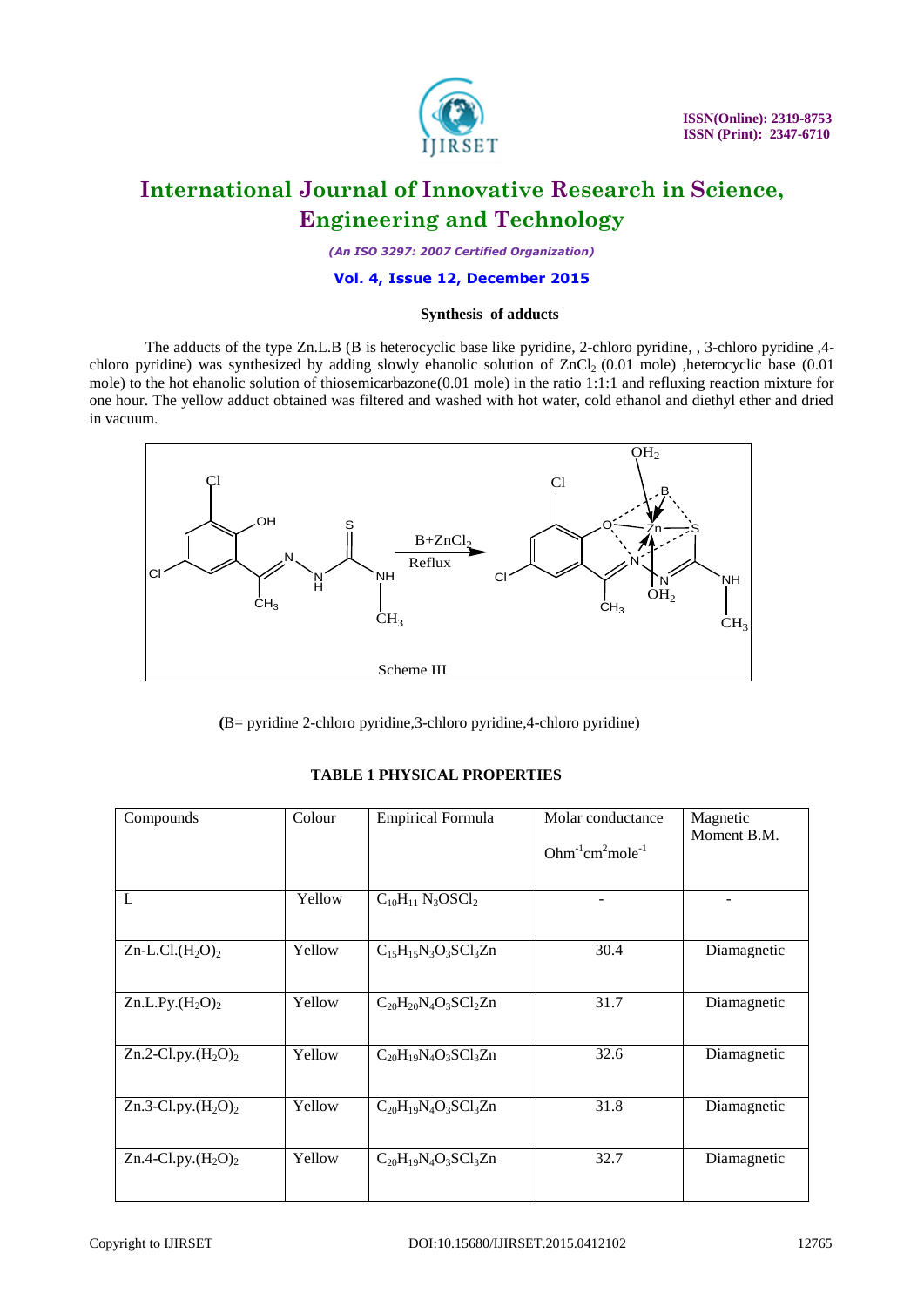

*(An ISO 3297: 2007 Certified Organization)*

#### **Vol. 4, Issue 12, December 2015**

Physical data of ligand and its complexes is presented in Table 1. The complex and all adducts are soluble in DMF in which conductivity measurements were made  $(30^{\circ}C)$ , showing all complexes are non electrolyte [22]. Room temperature magnetic moments measurement at by Faraday method showed diamagnetic behavior expected for  $d^{10}$ configuration.

### **<sup>1</sup>H-NMR**

Signals at 11.6, 3.30 ppm are assigned to  $-$  OH,  $-$  CH<sub>3</sub> protons respectively.

<sup>1</sup>H-NMR signals at 12.00 and 2.4 ppm are assigned to – OH and – CH<sub>3</sub> protons respectively. The signals at 2.30, 3.01 correspond to  ${}^{4}NH$  and  $H^{4}N$ -CH<sub>3</sub> respectively. Signal at 10.5 ppm corresponds to  ${}^{2}NH$ . Aromatic protons show multiplets at 7.0, 7.20, 7.35, ppm.

### **<sup>13</sup>C-NMR (DMSO-D6): δppm**

125.20 (C = C-Cl), 128.75 (C = C), 127.79 (C = C – Cl), 126.70 (C = C), 129.10 (C = C), 151.20 (C = C – OH),  $154.37(C = N)$ , 175.85 (C = S), 35.10 (NH – CH<sub>3</sub>).



#### **(Calcd) found ESI-MS m/z, ion M<sup>+</sup>**

 $C_{10}H_{11}$  N<sub>3</sub>OSCl<sub>2</sub> (292.17) 292.89,  $C_{15}H_{15}N_3O_3SU_3Zn$  (489.10) 489.73,  $C_{20}H_{20}N_4O_3SU_2Zn$  (532.74) 532.12,  $C_{20}H_{19}N_4O_3SCl_3Zn$  (567.19) 567.72,  $C_{20}H_{19}N_4O_3SCl_3Zn$  (567.19) 567.89,  $C_{20}H_{19}N_4O_3SCl_3Zn$  (567.19) 567.91.

Mass spectral data confirmed the structure of the thiosemicarbazone and complexes as indicated by molecular ion peak  $(M + 1)$  corresponding to their molecular weights.

#### **III.ANALYTICAL DATA**

1.**L:** % C 41.74 (41.11),% H 3.13 (3.79),% N 14.88 (14.38),% S 10.21 (10.97)

2. **Zn-L.Cl.(H2O)2:** % Zn 13.73 (13.37), %Cl 7.84 (7.25), %C 36.05 (36.83), %H 3.73

(3.50), %N 8.24 (8.59), %S 6.81 (6.55).

3**. Zn.L.Py.(H2O)2 :** % Zn 12.84 (12.28), %C 45.74 (45.09), %H 3.16 (3.78), %N 10.07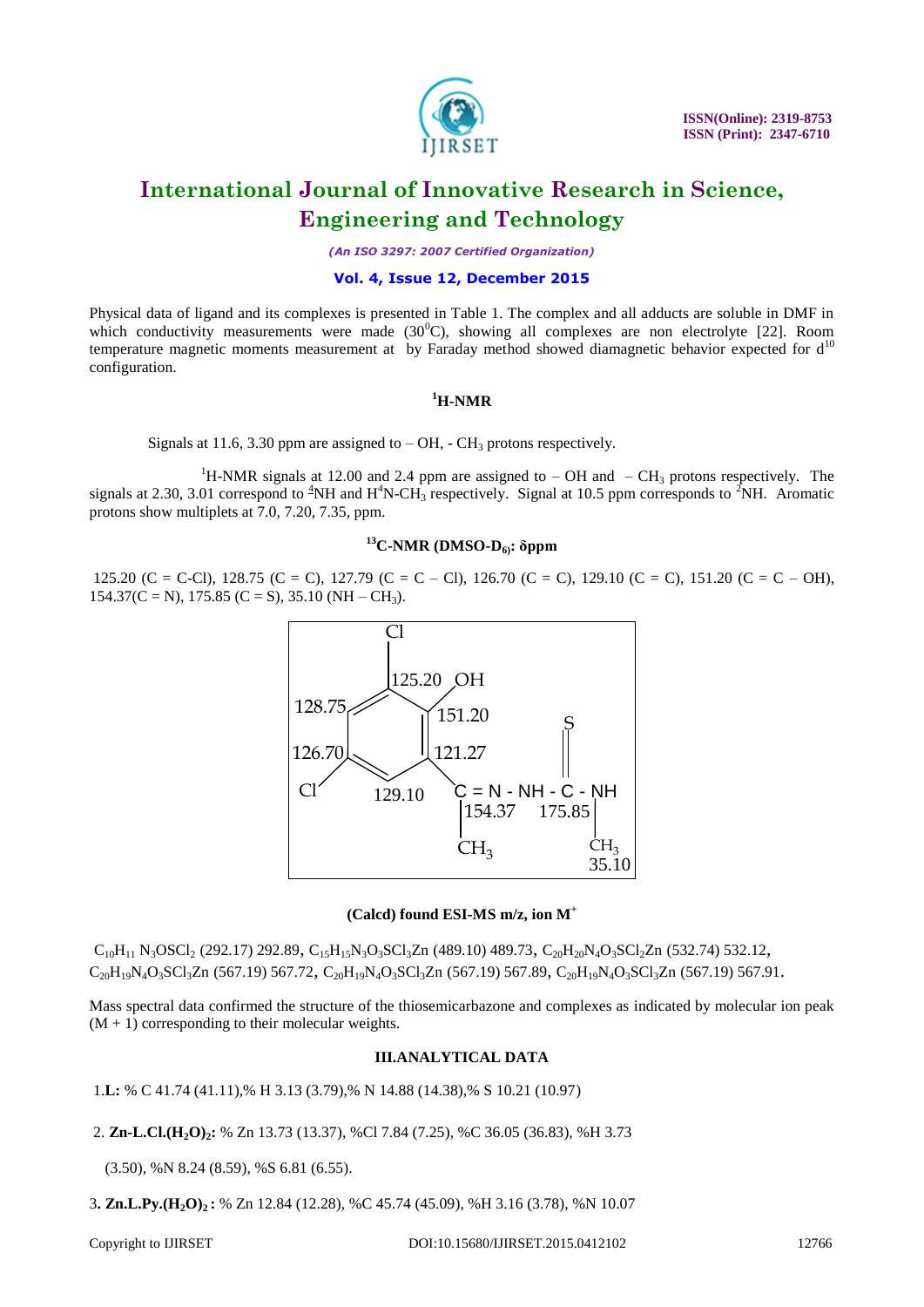

*(An ISO 3297: 2007 Certified Organization)*

#### **Vol. 4, Issue 12, December 2015**

(10.52), %S 6.64 (6.02).

4. **Zn.2-Cl.py.(H2O)2**: % Zn 11.07 (11.53), %C 45.71 (45.09), %H 3.91 (3.38), %N 9.21

(9.88), %S 5.19 (5.65).

5. **Zn.3-Cl.py.(H2O)<sup>2</sup>** % Zn 11.15 (11.53), %C 45.81 (45.09), %H 3.81 (3.38), %N 9.20

(9.88), %S 5.10 (5.65).

6. **Zn.4-Cl.py.(H2O)2**: % Zn 11.18 (11.53), %C 45.88 (45.09), %H 3.90 (3.38), %N 9.25

(9.88), %S 5.09 (5.65).

Elemental analysis data showed that the calculated and experimental percentages are matched and hence confirmed 1:1 mole ratio of metal ion, thiosemicarbazone for complex and 1:1:1 mole ratio for metal, thiosemicarbazone and heterocyclic base for all adducts.

#### IV.**INFRARED SPECTROSCOPIC DATA** (**cm-1 )**

**1.L**: ν (- OH) 3200; ν (C = N) 1642; ν (- C – S) 790 (s), 1365 (m); ν (N – N) 1060; ν (<sup>2</sup>N-H) 3250; ν (C – O) 1295.

**2 Zn-L.Cl.(H2O)2:** ν (C = N) 1550; ν (C = N-N=C) 1525, ν (C-S) 705, 1305,ν (N-N) 1150, ν(M - N) 460, ν (M-O) 530, ν (M-S) 330, ν (C - O) 1210, ν (H<sub>2</sub>O) 3450, 3510.

**3 Zn.L.Py.(H2O)2:** ν (C = N) 1560; ν (C = N-N=C) 1530, ν (C-S) 710, 1310; ν (N-N) 1155, ν (M - N) Base 255, ν (M - N) 465, v (M - O) 535, v (M-S) 335, v (C - O) 1215, Band due to HB 1420, v(H<sub>2</sub>O) 3460,3520.

**4**. **Zn.2-Cl.py.(H2O)2:** ν (C = N) 1565; ν (C = N-N=C) 1535, ν (C-S) 715, 1315, ν (N-N) 1160, ν (M - N) Base 260, ν (M - N) 470, ν (M - O) 540, ν (M-S) 340, ν (C - O) 1225, Band due to HB 1425, ν (H<sub>2</sub>O) 3465,3530.

**5**. **Zn.3-Cl.py.(H2O)2:** ν (C = N) 1575; ν (C = N-N=C) 1545, ν (C-S) 720, 1325,ν (N-N) 1170, ν (M - N) Base 270, ν  $(M - N)$  475, v  $(M - O)$  550, v  $(M-S)$  350, v  $(C - O)$  1235, Band due to HB 1435, v(H<sub>2</sub>O) 3475,3540.

**6**. **Zn.4-Cl.py.(H2O)2:** ν (C = N) 1590; ν (C = N-N=C) 1555, ν (C-S) 730, 1335,ν (N-N) 1180, ν (M - N) Base 275, ν (M - N) 480, v (M - O) 560, v (M-S) 360, v (C - O) 1240, Bands due to HB 1440, v(H<sub>2</sub>O) 3485,3550.

The bands in IR spectra due to  $v(N-H)$  appear at 3250 cm<sup>-1</sup> for thiosemicarbazone, disappeared in the spectra of all the complexes. The band at 1642 cm<sup>-1</sup> due to v (C = N) of the thiosemicarbazone moiety shifted to 1590 cm<sup>-1</sup> upon coordination [23]. This shows the coordination of azomethine nitrogen.The coordination of azomethine nitrogen is confirmed by the presence of a band in the range  $460-480 \text{cm}^{-1}$ , assignable to v (Zn-N) for the complexes [24, 25]. A shift in the absorption bands due to the v (N- N) from 1060 cm<sup>-1</sup> to higher region is due to the increase in double bond character off-setting the loss of electron density via donation to the metal.This also confirms the coordination of the thiosemicarbazone through the azomethine nitrogen [26]. The coordination via thiolate sulfur is indicated by decrease v (C=S) [27,28]. The bands at 330-360 cm<sup>-1</sup> assignable to v (Zn-S) in the complexes confirm sulfur coordination [24]. The new peaks observed in the range  $530-560$  cm<sup>-1</sup> are due to the Zn-O(phenolic) bond [29]. This is indicated by decrease in ν (C-O).

### **V. TGA ANALYSIS DATA**

- 1.**Zn-L.Cl.(H2O)2**: First step, 114 °C, Mass loss 7.50 % second step, 200 °C, Mass loss, 20.23 % Third Step 350 °C, Mass loss, 48.22 % Fourth Step, 650°C, Mass loss 61.5 %, Residue 780 °C, % of ZnO, 16.10 (16.64).
- 2. **Zn.L.Py.(H<sub>2</sub>O**)<sub>2</sub>: First step, 113 °C, Mass loss 6.10 % second step,220 °C, Mass loss, 22.32 % Third Step 355 °C, Mass loss, 77.02 % Fourth Step, 669 °C, Mass loss, 62.00 %, Residue, 779 °C, % of ZnO, 15.70 (15.28).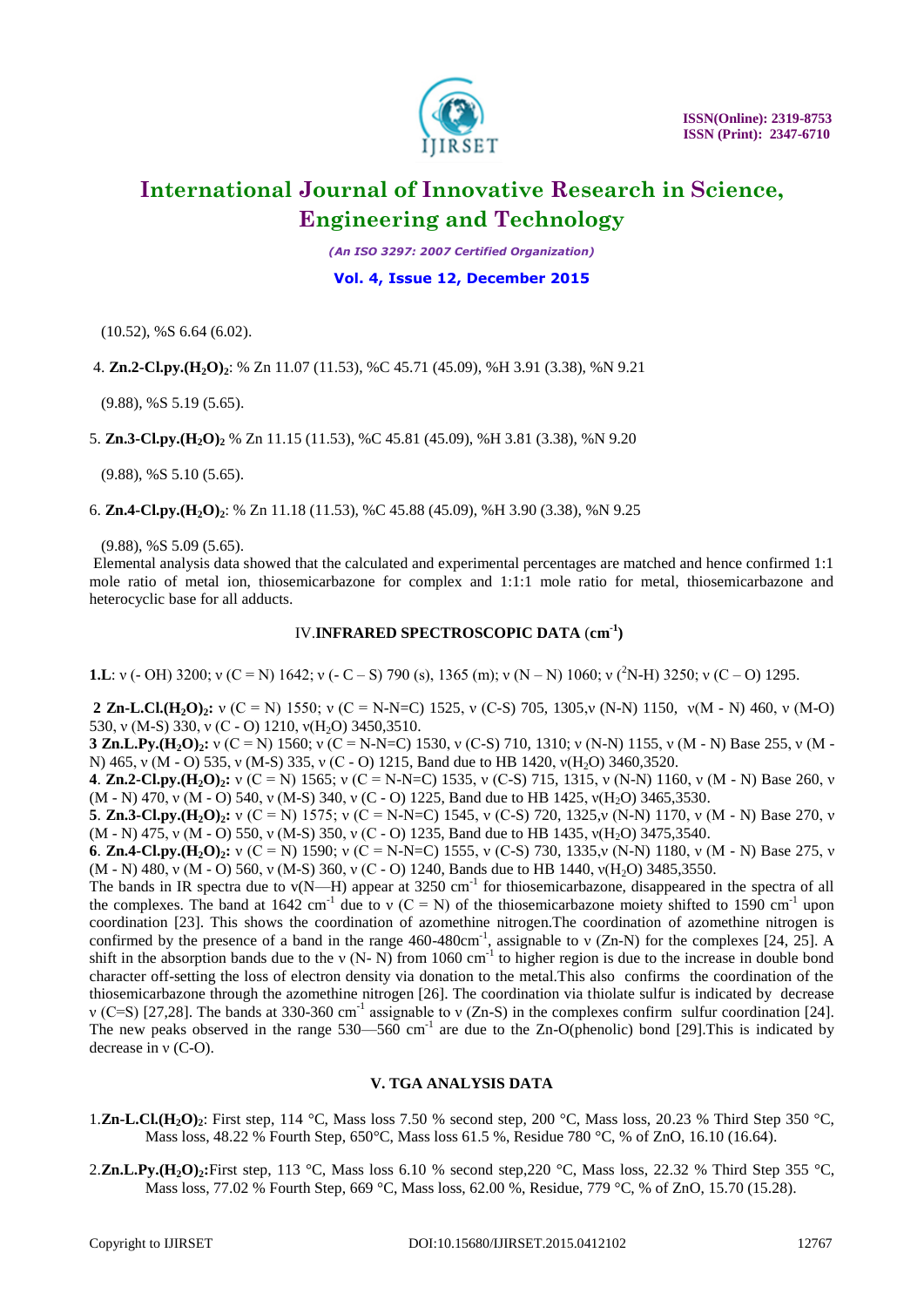

*(An ISO 3297: 2007 Certified Organization)*

### **Vol. 4, Issue 12, December 2015**

- 3. **Zn.2-Cl.py.(H2O)2:** First step, 114 °C, Mass loss 6.50 % second step,230 °C, Mass loss, 27 % Third Step 365 °C, Mass loss, 48.40 % Fourth Step, 660 °C, Mass loss 62.5 %, Residue 778 °C, % of ZnO, 14.81 (14.35).
- 4 **Zn.3-Cl.py.(H2O)2:**First step, 115 °C, Mass loss 6.65 % second step, 235 °C, Mass loss, 28.25 % Third Step 360 °C, Mass loss, 49.02 % Fourth Step, 666 °C, Mass loss, 63.27 %, Residue, 779 °C, % of ZnO, 14.78 (14.35).
- 5 **Zn.4-Cl.py.(H2O)2:**First step, 114 °C, Mass loss 6.60 % second step, 240 °C, Mass loss, 28 % Third Step 365 °C, Mass loss, 48.28 % Fourth Step, 669 °C, Mass loss 62.70 %, Residue 800 °C, % of ZnO, 14.88 (14.35).

The hydrated layer was removed below  $100^{\circ}$ C. The two coordinated water molecules were eliminated in the complexes at relatively temperature less than120 $^{\circ}$ C. The two coordinated water molecules in complex and adducts were removed in one step at less than 120 °C The TGA data indicated that the decomposition proceeded in several steps.The compounds are stable up to about  $250^{\circ}$ C. The adducts are more stable than complex. This may be due to heterocyclic bases in coordination. There are three steps after the removal of water molecules in complex and adducts.In the second step the loss is upto 25%. The organic molecue was lost upto650 $^{\circ}$ C. The mass lost cooresponding to this step is about 62%. The decomposition was complete and metal oxide was formed at a temperature about 780 °C.The coordination of metal and increase in coordination number in the complexes may be responsible for the thermal stability.

| Compound                             | <b>Staphylococcus</b><br>aureu |                   |               | <b>Bacilus subtilis</b> |            |                | <b>Escherichia</b><br>Coli | Peudomonas<br>aeruginosa |            |
|--------------------------------------|--------------------------------|-------------------|---------------|-------------------------|------------|----------------|----------------------------|--------------------------|------------|
|                                      |                                |                   | Gram positive | Gram negative           |            |                |                            |                          |            |
|                                      | $\overline{2}$                 | 2.5<br>$\mu$ g/ml |               | $\overline{2}$          | 2.5        | $\overline{2}$ | 2.5                        | 2                        | 2.5        |
|                                      | $\mu$ g/ml                     |                   |               | $\mu$ g/ml              | $\mu$ g/ml | $\mu$ g/ml     | $\mu$ g/ml                 | $\mu$ g/ml               | $\mu$ g/ml |
| L                                    | 0.75                           | 0.42              |               | 0.72                    | 0.45       | 0.77           | 0.48                       | 0.78                     | 0.47       |
| Zn-L. $(H_2O)_3$                     | 0.62                           | 0.31              |               | 0.65                    | 0.22       | 0.67           | 0.23                       | 0.65                     | 0.24       |
| Zn-L.Py. $(H_2O)_2$                  | 0.63                           | 0.32              |               | 0.64                    | 0.24       | 0.65           | 0.22                       | 0.62                     | 0.25       |
| Zn-2-Cl.py. $(H_2O)_2$               | 0.65                           | 0.33              |               | 0.68                    | 0.21       | 0.66           | 0.24                       | 0.68                     | 0.26       |
| Zn-3-Cl py. $(H_2O)_2$               | 0.67                           | 0.34              |               | 0.67                    | 0.23       | 0.69           | 0.23                       | 0.67                     | 0.25       |
| Zn-4-Cl py. $(H_2O)_2$               | 0.68                           | 0.35              |               | 0.66                    | 0.24       | 0.69           | 0.22                       | 0.67                     | 0.23       |
| ZnCl <sub>2</sub> .6H <sub>2</sub> O | 0.20                           | 0.16              |               | 0.21                    | 0.16       | 0.13           | 0.22                       | 0.11                     | 0.24       |
| Standard                             | 0.15                           | 0.11              |               | 0.15                    | 0.14       | 0.25           | 0.12                       | 0.15                     | 0.12       |

#### **VII. BIOLOGICAL ACTIVITY (AGAR PLATE DIFFUSION METHOD) Table.4 Minimum Inhibitory concentration L , Zn (II) complexes and standered**

(Std-Amphiciline)

The bacterial assay was carried out by the agar plate diffusion method. Activity was measured by measuring the diameter of inhibition zone in mm.The adducts showed good activity against bacterial species than free ligand.The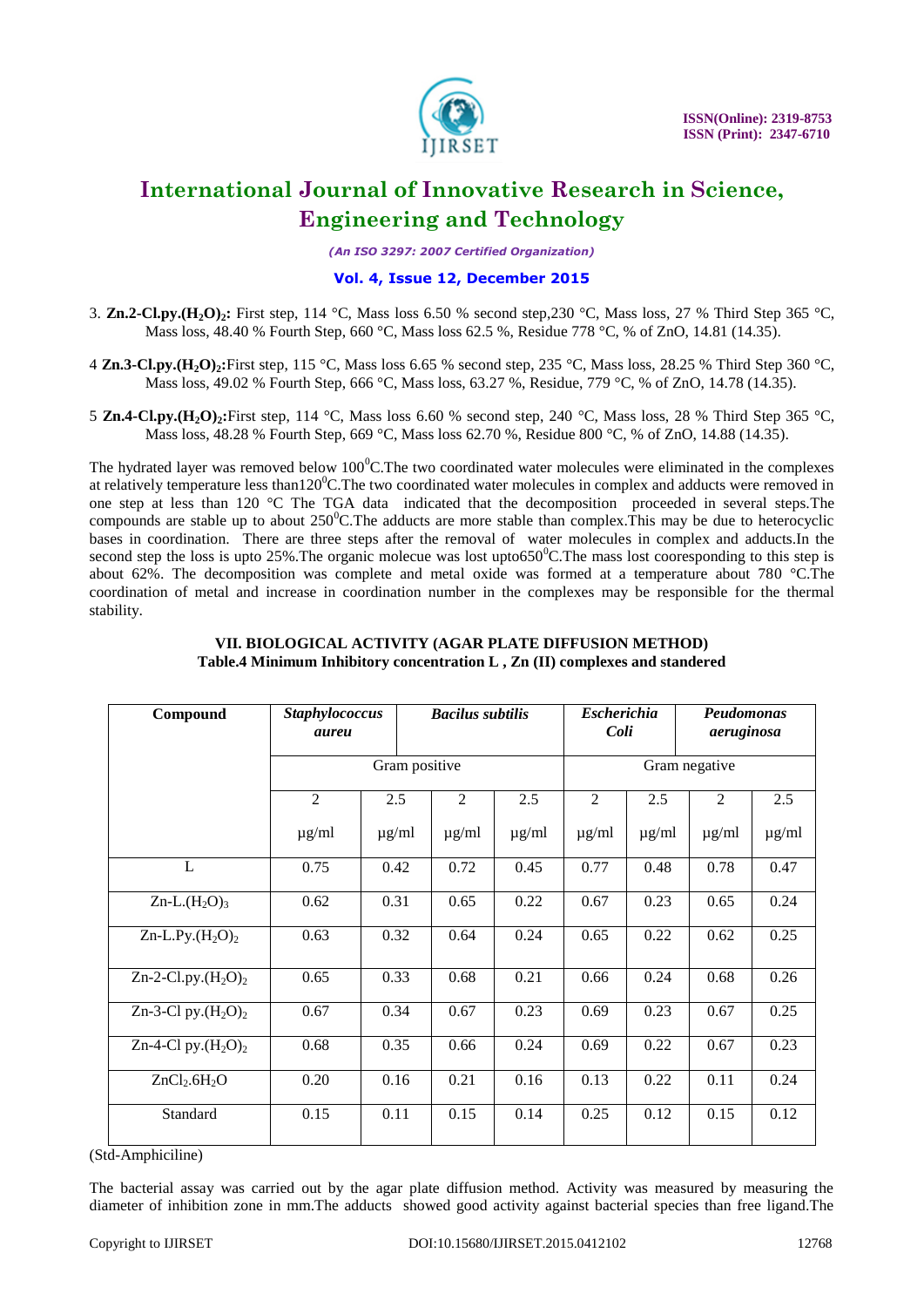

*(An ISO 3297: 2007 Certified Organization)*

#### **Vol. 4, Issue 12, December 2015**

minimum inhibitory concentration was determined by liquid dilution method [30].The solutions of ligand and complexes with 2  $\mu$ g/ml,2.5  $\mu$ g/ml and 3  $\mu$ g/ml contrations were prepared in the solvent DMF. The solution of standard drug ampicilin was also prepared in the same concentration.Inoculums of the overnight culture were prepared.0.2 ml of the inoculums was added to the test tubes containing the solutions of the compounds of different concentrations.After the addition of sterile water to each of the test tubes,these were incubated for 24 hours and observed for turbidity.The absorbance of the turbid solutions was measured at 520 nm.The same method was used for standard [31].It was found that at  $2\mu g/ml$  the absorbance is more. Less absorbance was observed at 2.5  $\mu g/ml$  and no absorbance at  $3\mu g/ml$ . The inhibition is more at 2.5 µg/ml.The metal salt solution showed better inhibition than ligand and complexes. The inhibitory concentration is 2.5  $\mu$ g/ml. Thus increase in coordination number in complexes and coordination of metal ion to ligand increases microbial activity.



#### **VII CONCLUSION**

The thiosemicabazone synthesized is tridentate ONS donor.The spectral data indicates octahedral geometry for complexes and adducts.The complex and adducts are diamagnetic.TGA data indicates two water molecules in coordination. The compounds are thermally stable upto $200^{\circ}$ C. The decomposition took place in several steps. The complex and adducts showed growth inhibitory activity against gram +ve bacterial species.The absorbances are more at 2 ug/ml concentration than 2.5ug/ml concentration. The metal salts showed more inhibition.

#### **REFERENCES**

- 1.Lobana T.S.,Sharma R.,Bawa G.,Khanna S.*Coord.Chem.Rev*.253 **2009** 933.
- 2. Garg B.S.,Kurup M.R.P.,Jain S.K.,Bhoon Y.K.*Trans.Metal Chem*.13 **1988** 92.
- 3. John R.P.,Shreekant A.,kurup M.R.P.,Mobin S.M.*Polyhedron* 21 **2002** 2515.
- 4. Seena E.B.,Beesy Raj B.N,Kurup M.R.P. Sresh E.*J.Chem.Cryst* 36 **2006** 189.
- 5. Philip V.,Suni V.,Kurup M.R.P.,Nethaji M.*Polyhedron* 23 **2004** 1225
- 6. Metasanz A.I.,Parez J.M.,Navarro P.,Moreno J.M.,Colacoi E.,Souza P.*J.Inorga.Biochem* 76 **1999** 29.
- 7. Prince H, *Adv. lnorg. Radiochem*. 22 ,**1979**, 349.
- 8.. Sarma L.S,Kumar J.R,Reddy K.J, Thriveni T, Reddy A.\/, *J. Braz.Chem. Soc*. 17 ,**2006**, 463.
- 9.. Souza P, Matesanz A.l.,.Fernandez V, *J. Chem. Soc., Dalton Trans*. **1996**,3011..
- 10. Quoroga A.G, Perez J.M, Lopez-Solera I., Masaguer J.R, Luque A, Roman P,
- Edwards A. Alonso., C,. Navarro -Ranninger C, *J. Med. Chem*. 41,**1998**, 1399.

11.Petering D.H,. Petering H.G, in: Sartorelli A.C.,. Johns D.G (Eds.),*Handbook of experimental Pharmacology, Springer, Berlin* ,**1975,** 841.